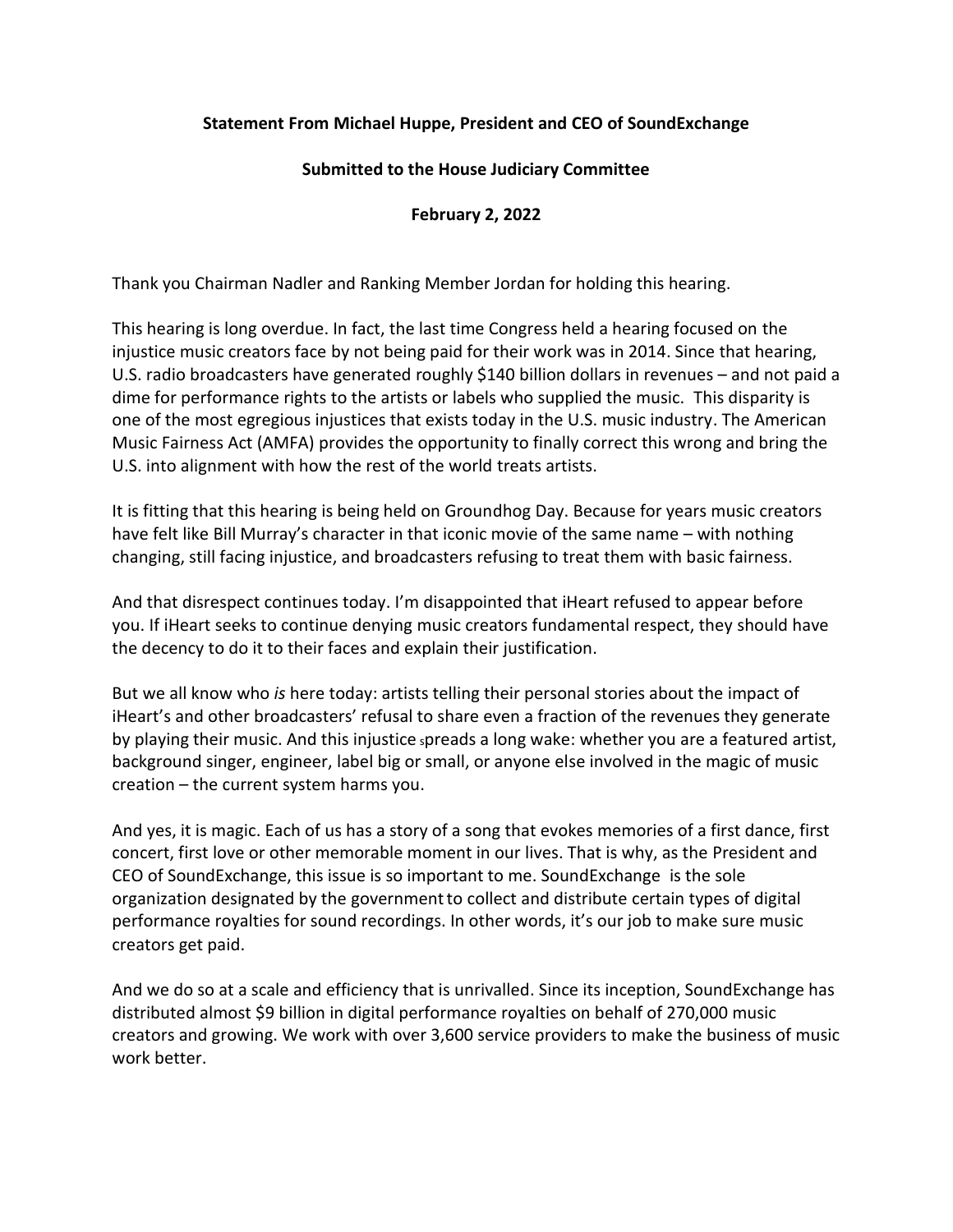We are passionate about our work because we know the impact it has on music creators, from the biggest artists to those you may not be familiar with. Because for every Taylor Swift out there, there are tens of thousands of creators like Jared Big Canoe. Who is Jared Big Canoe? Born on the Georgina Island First Nation, he started singing at age 4 and writing lyrics for hiphop songs by age 12. When SoundExchange found Jared to let him know he was due royalties, his response was, "Finally some reward for years of making music."

Artists such as Jared BigCanoe get paid when their music is played on digital streaming services such as SiriusXM, Spotify and dozens of other services. But not when their music is played on AM/FM radio. In fact, broadcasters like iHeart do pay artists when they simulcast online but refuse to pay artists then that *exact same programming* is broadcast over-the-air. Think about that for a moment. Their music is played in exactly the same way, yet on one platform they get paid and on another they are not. How is that fair?

I suspect at this hearing that neither iHeart nor the NAB want to hear stories about music creators. Instead, they will talk about the so-called Local Radio Freedom Act, a non-binding, symbolic resolution designed solely to block meaningful legislation. On the other hand, AMFA, both grants royalties to music creators while protecting small broadcasters by limiting their annual payments for playing music to \$500 (less than \$1.40 a day). And qualified public, college and noncommercial stations would pay only \$100. AMFA is *actual* legislation with *specific* exemptions created for small and local broadcasters and would bring far more stability and predictability for those parties than any resolution every could.

iHeart and NAB will also claim that the airplay they give music creators is payment enough, while ignoring the fact that most artists are not discovered on the radio anymore. They will call royalty payments a "tax" on radio stations, when it is simply appropriate compensation for the value these recordings provide to radio's bottom line. A fair royalty in return for a business' primary product is the farthest thing from a "tax." And they will try to muddy the waters by raising issues of how AM/FM royalties would be calculated, when a system already exists to handle this issue the same way we handle it for all other media that pay music creators (through the Congressionally-created Copyright Royalty Board).

There is no doubt: iHeart and the NAB make clever arguments. But in an age of economic justice, their arguments fall flat. . Every person deserves to be paid for their work – and that includes the hard-working, middle-class Americans who make music.

When I testified before the House Judiciary Committee in 2014, I said, *"All creators should receive fair pay, on all platforms, whenever their music is used. Period. Everyone who has a hand in the creation of music deserves fair market value for their work – and I mean everyone: songwriters and publishers, studio producers and engineers, the artists who give compositions life and record companies who help artists fulfill their creative vision."*

That is as true in 2022 as it was then. As public servants you now have the opportunity to make a huge difference for your family members, neighbors, and everyone else who makes the music